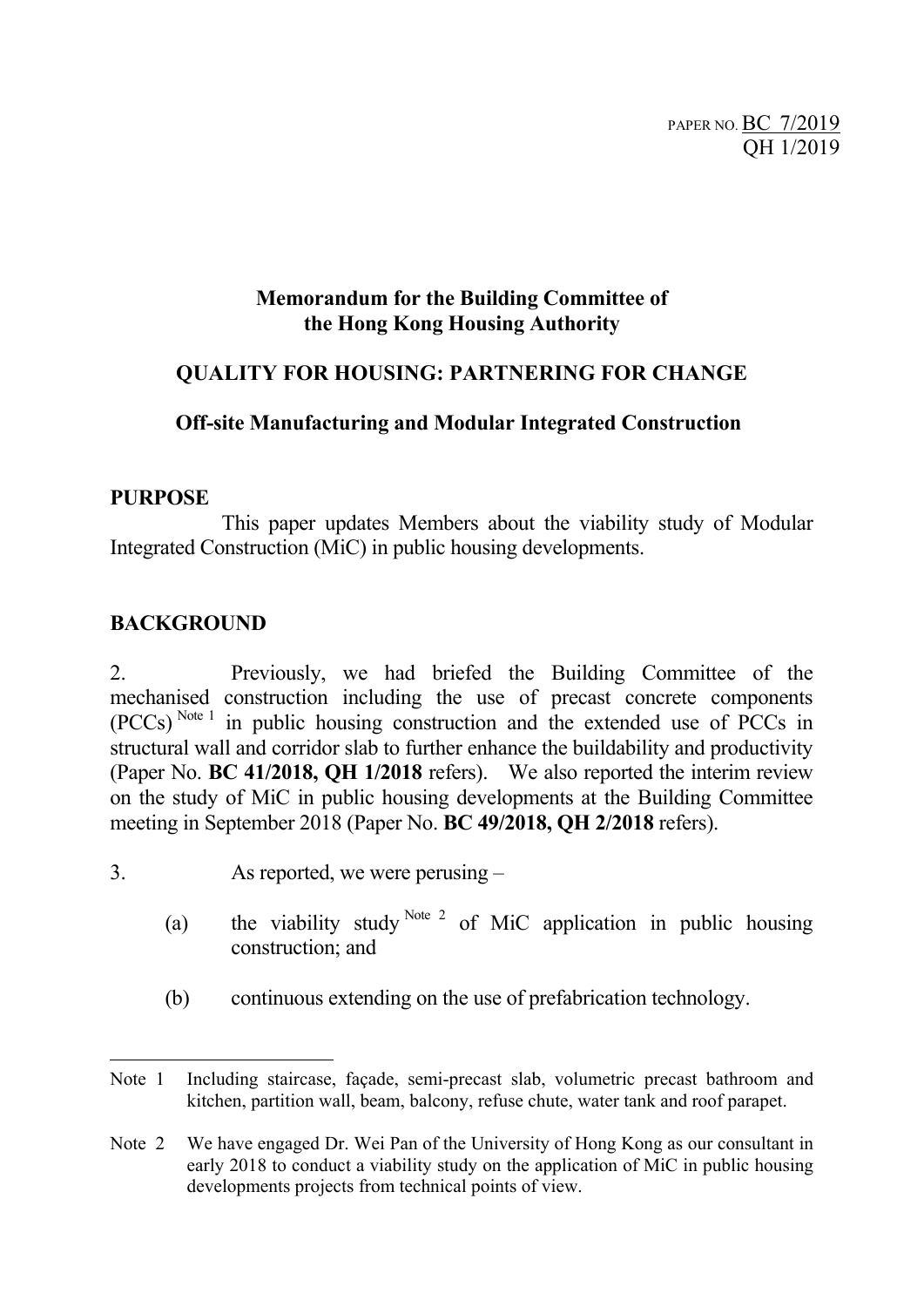**MiC** 

4. After reporting on Singapore visit and the factory visit in Mainland China Note 3 (Paper No. **BC 49/2018**), the findings now from the viability study mainly include –

- (a) MiC might be technically viable for public housing development in principle subject to variable conditions and gains  $^{Note 4}$ ; and
- (b) a pilot project should be conducted to see any further conditions that is worth noting.

5. We will learn more from the pilot run to see whether MiC will be beneficial in actual terms.

6. Meanwhile, we will take this recommendation and look for a pilot project of MiC.

#### **PREFABRICATION AND OTHERS**

7. As reported previously, HA has adopted PCCs including precast staircase façade, semi-precast slab, volumetric precast bathroom, and kitchen, partition wall, beam, balcony and refuse chute, at a typical floor for about 35% of concrete volume and 70% precast rate on plan (**Annex A** refers). HA's prefabrication is consistent with MiC and both methods are using off-site construction with benefits in –

- (a) better quality control;
- (b) site safety enhancement;
- (c) environmental protection ;
- (d) expediting construction programme; and
- (e) increasing productivity

Note 3 HA delegation has visited various parties and completed "Prefabricated Prefinished Volumetric Construction (PPVC)" projects in Singapore and some potential MiC suppliers in Mainland China in July and August 2018.

Note 4 The conditions include the contractor's experience, availability of storage area and plants, well planned logistic arrangement and the market trend of MiC demand etc.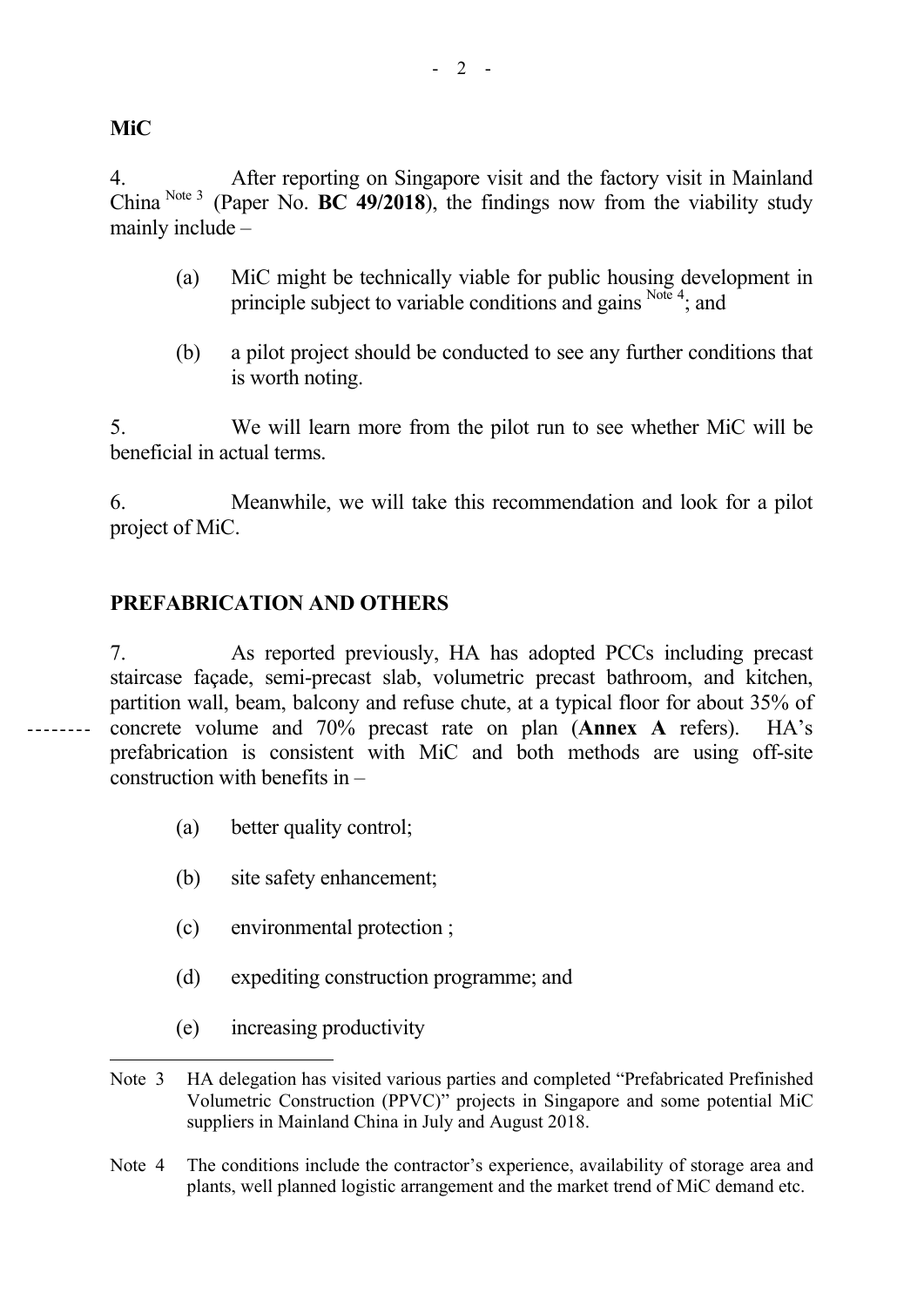8. We have adopted mesh reinforcement for wall & slab construction and off-site "cut & bent" steel reinforcement. Where conditions permit, the bathroom and the kitchen are made off-site as volumetric units and we aim to use such volumetric bathroom and kitchen in all projects.

9. To further enhance the productivity on site, we are exploring to adopt semi-precast slab with pre-installed service conduits in common area (**Annex B** refers) at typical floor. Some trials have been successfully conducted in precast component factories. We have confidence to apply it in coming HA's projects.

10. Another attempt is precast structural wall (annotated as the red lines in **Annex B**) which will be adopted at internal wall and lift shaft where we can install concealed conduits and bracket for lift guide rail. A pilot project will be tendered out in 2019.

11. The applications mentioned above will bring the precast rate from 70% to about 90% on plan.

#### **WAY FORWARD**

12. As recommended by the consultant, we will identify a pilot MiC project and the details will be reported in due course under separate paper. In parallel, we will adopt more off-site construction as mentioned above.

#### **INFORMATION**

13. This paper is issued for Members' information.

Miss Angie AU YEUNG Secretary, Building Committee Tel. No.: 2761 7465 Fax No.: 2761 0019

File Ref : HD(SEDC) 412/24 (Development & Construction Division) Date of Issue : 19 February 2019

#### **LIST OF ANNEXES**

**Annex A** – Precast concrete components in HA domestic blocks **Annex B** – Enhanced precast concrete components in HA domestic blocks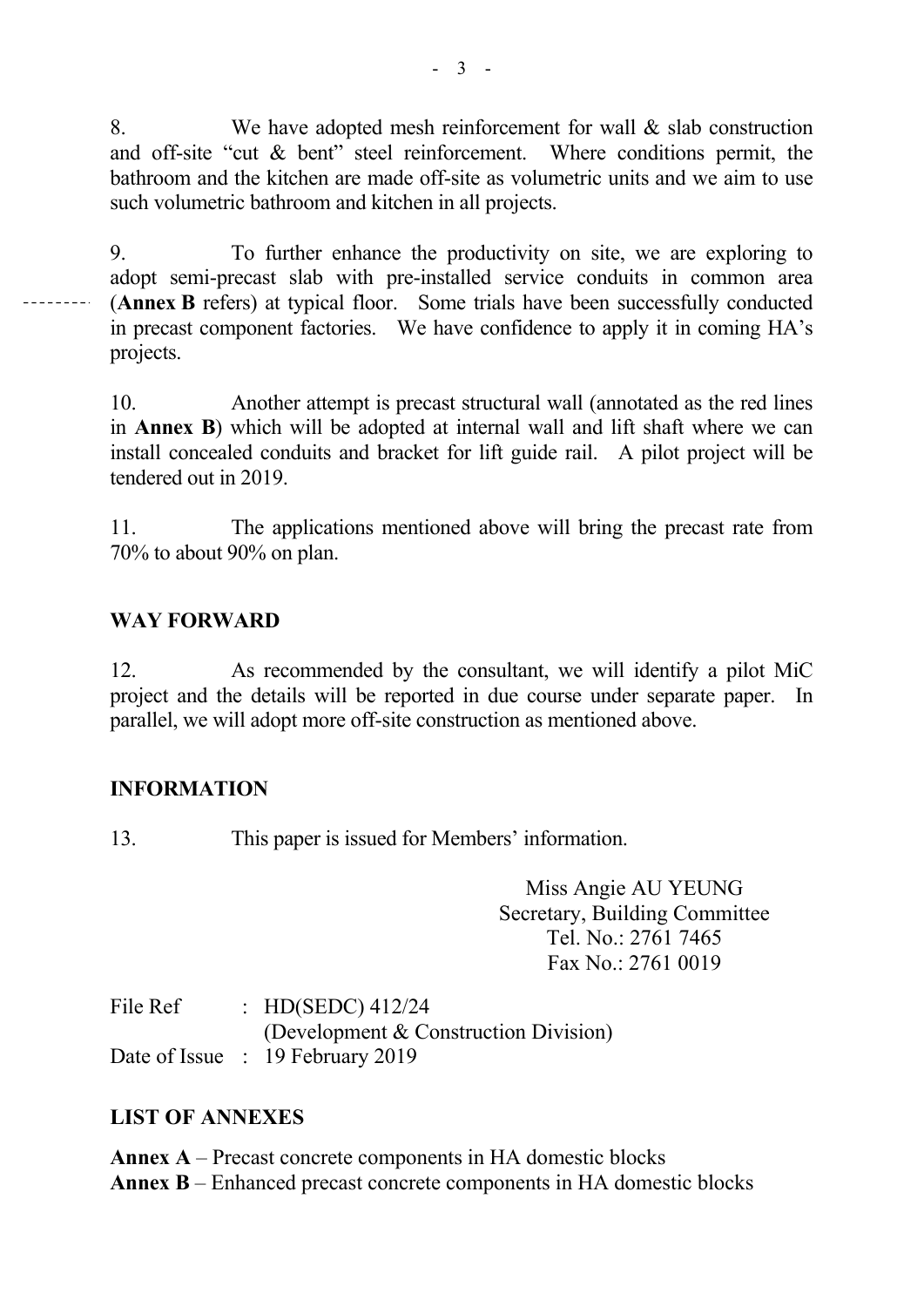# **Precast Concrete Components in HA Domestic Blocks**

## **Precast Rate: 70% (approx.) on plan**



**Note: Structural Walls and Slabs in common area (corridor and lift lobby) are insitu**.